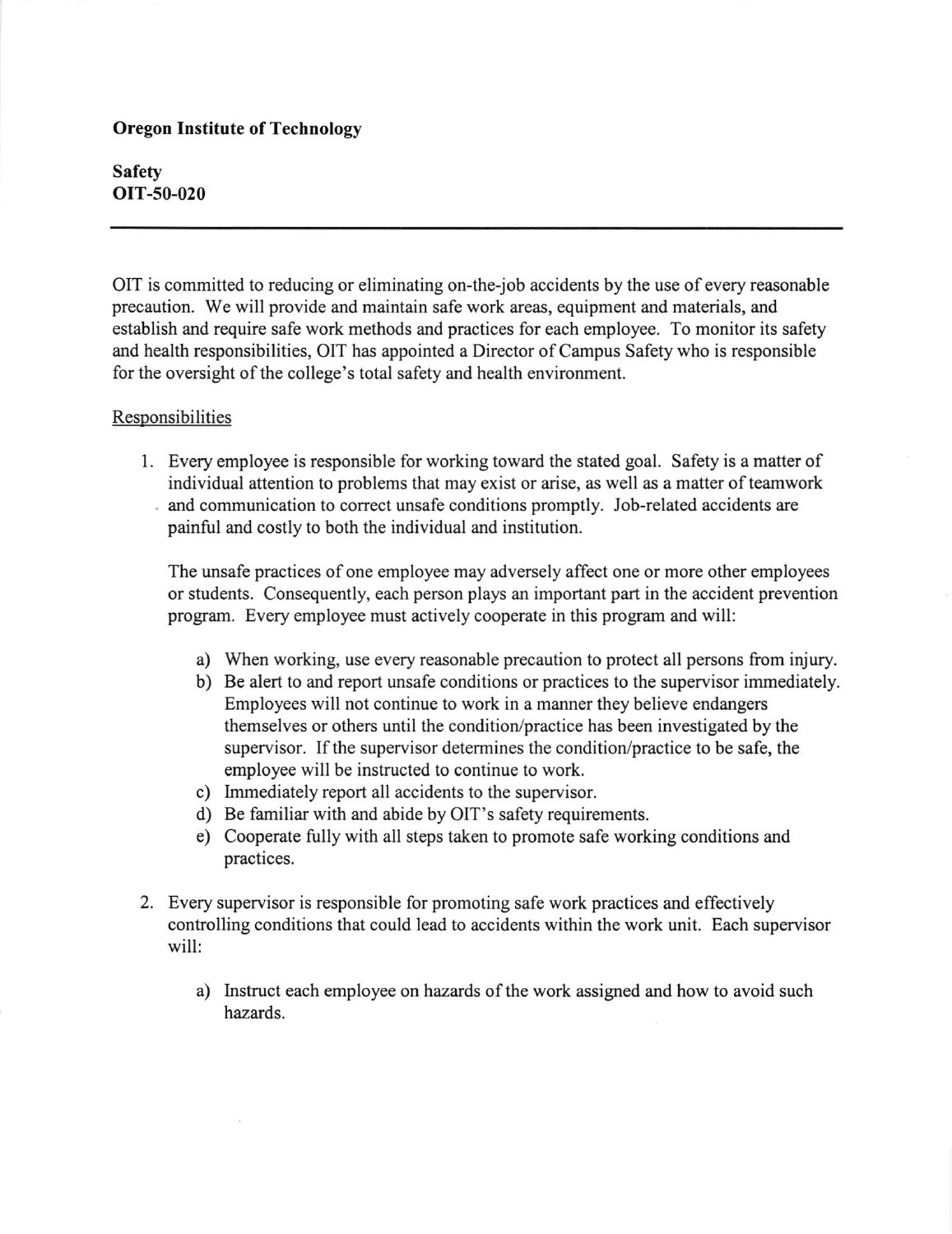Safety OIT-50-020 Page 2

- b) Maintain safe work conditions within the work unit. Be constantly alert to detect unsafe conditions and work habits. Correct unsafe work habits or conditions immediately, if possible. If immediate correction is not possible, stop the work activity until the condition can be corrected, and report the conditions and action taken to the Director of Campus Safety.
- c) Ensure that each employee understands that the violation of the safety rules will not be tolerated.
- d) Investigate each accident to determine its cause and make recommendations for corrective action. A written report will be forwarded to the Director of Campus Safety for review. Review accidents with each involved employee so that similar accidents may be avoided in the future.
- e) Complete a claim form whenever an accident involves medical attention and/or time loss from the job. This form must be completed and forwarded to the Office of Human Resources within 24 hours of the accident.
- f) lnclude the improvement of safety awareness and practice in each employee's work plan.

## 3. The Safety Commission

The Safety Commission is comprised of administrative, staff and student representatives who have an interest in the promotion of safety and health at Oregon lnstitute of Technology Its purpose is to bring all areas of the college community together in a nonadversarial, cooperative effort to promote workplace health and safety. The commission is responsible for defining safety problems and removing obstacles to accident prevention, identifying hazards and recommending corrective action, assisting with identifying employee safety training needs, establishing accident investigation procedures for the college, and promoting positive safety attitudes and practices on the campus.

4. Presidential appointment of Radiation Safety Oflicer and Chemical Hygiene Officer

The Radiation Safety Offrcer oversees the use ofradioactive materials and radiation equipment, and administers the Radiation Safety Program. The Radiation Safety Officer provides consultation and training, radiation surveys, radioactive waste disposal, inventory and record-keeping, inspections, and maintenance of the college radioactive materials use license.